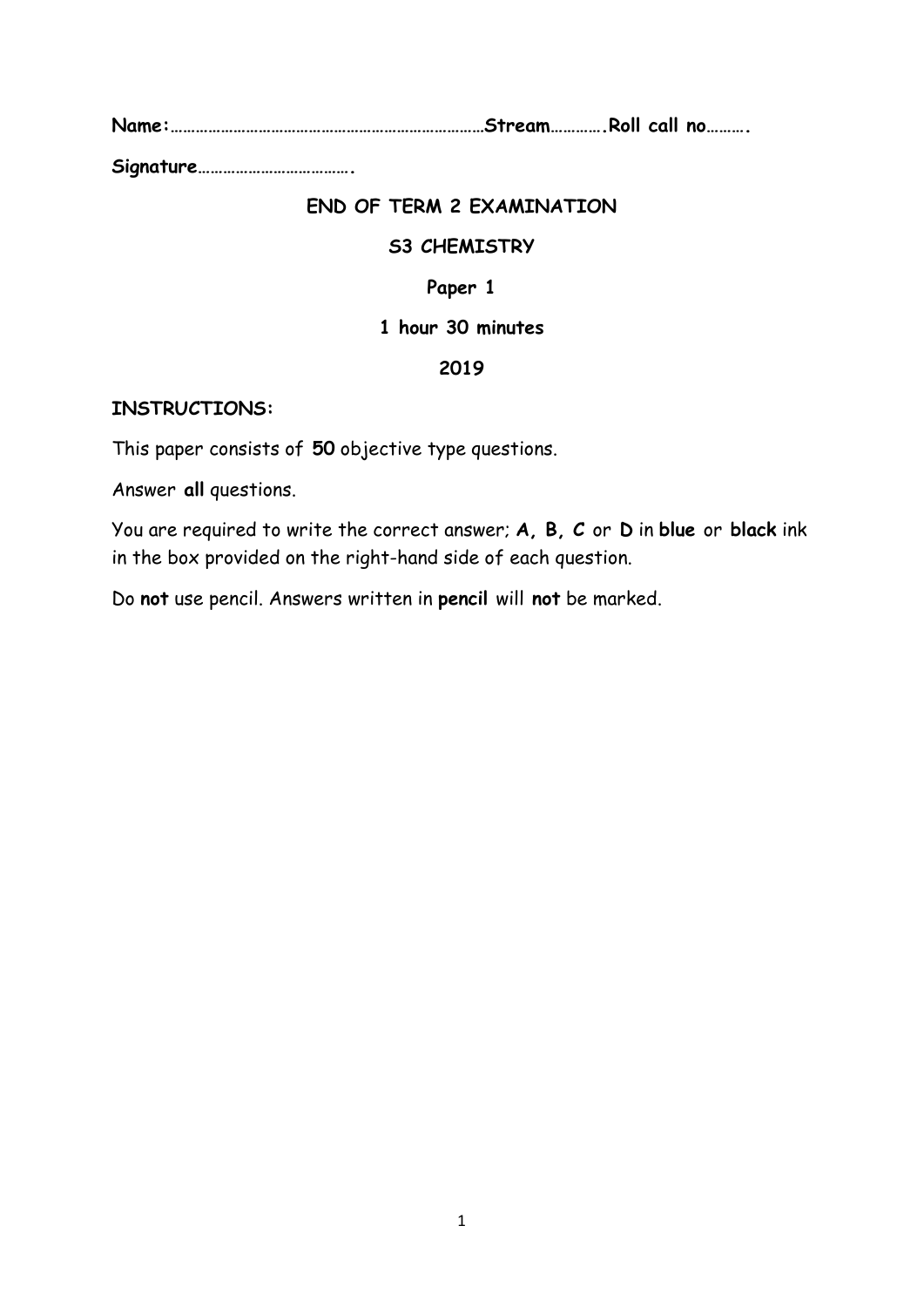1. Which one of the following methods is used to separate a mixture of diesel and water?

A. Filtration. B. Evaporation.

C. Chromatography. D. Separating funnel.

2. What is the charge on the common ion of atom  ${}^{35}_{17}X$  ?

 $A. 2+ B. 1+$ 

 $C. 1 - D. 2$ 

3. Isotopes have

A. the same number of neutrons.B. the same number of protons.

C. the same mass number.D. the same number of atoms.

4. What is the atomic number of the element whose ion is shown in the diagram below?

# **Figure one**

- A. 1 B. 2
- $C.3$   $D.4$
- 5. Which one of the following statements is true about chlorine?

A. It displaces fluorine from solution of its salts.

B. It is a reducing agent.

C. It is less dense than air.

D. It forms a precipitate with lead(ii) nitrate solution.

6. Which one of the following substances when heated undergoes a chemical change?

A. Candle wax C. Zinc Oxide



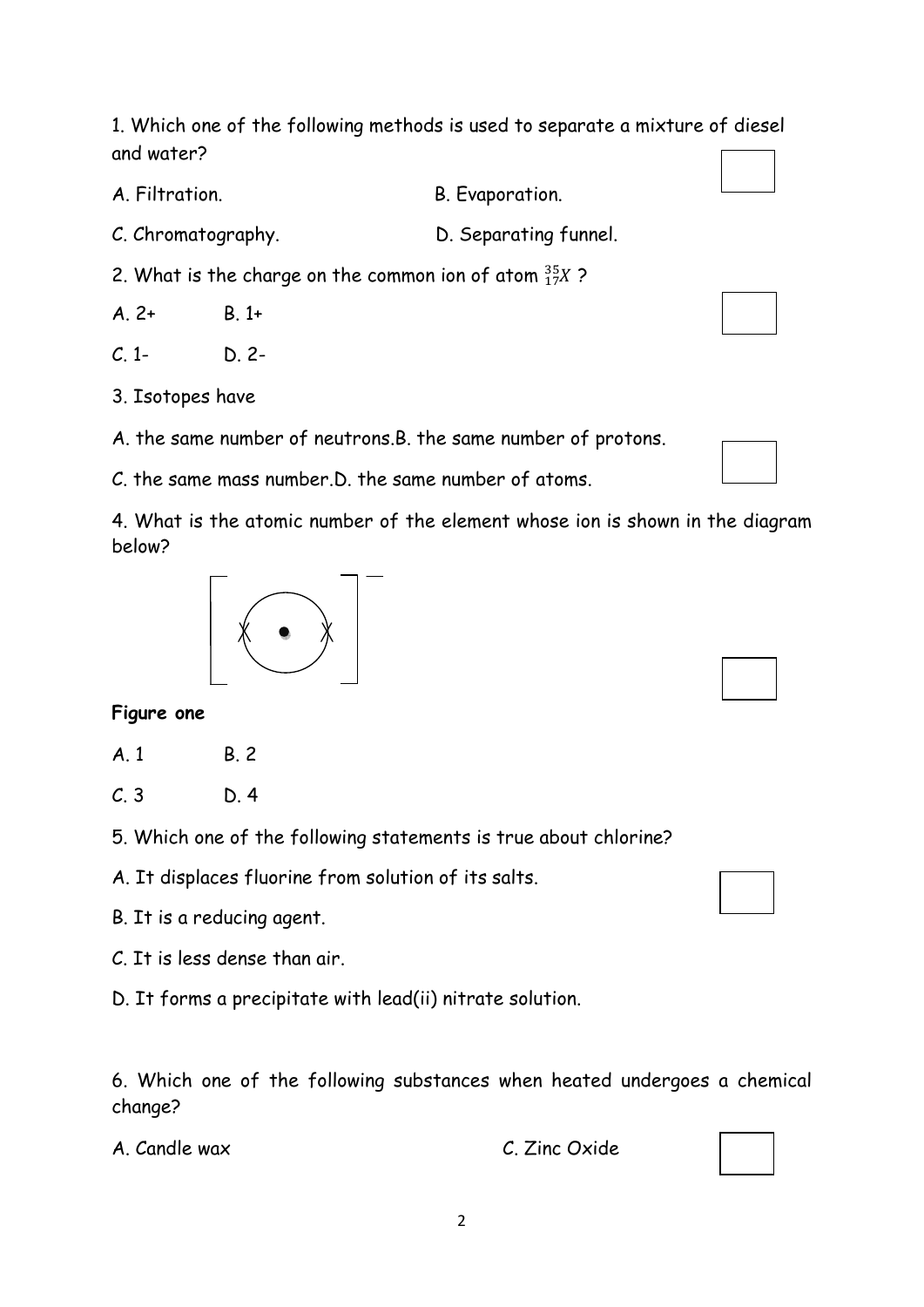B. Ammonium chloride. Community D. Sodium nitrate

7. The formula of the ion formed when excess ammonia is added to aqueous solution of copper(ii) ions is

| A. $Cu(OH)^{2+}_{4}$                           | B. $Cu(OH)^{2-}_{4}$                                                                                  |                      |                                                                         |  |
|------------------------------------------------|-------------------------------------------------------------------------------------------------------|----------------------|-------------------------------------------------------------------------|--|
|                                                | C. Cu(NH <sub>3</sub> ) <sup>2+</sup> <sub>4</sub> D. Cu(NH <sub>3</sub> ) <sup>2-</sup> <sub>4</sub> |                      |                                                                         |  |
|                                                |                                                                                                       |                      |                                                                         |  |
|                                                | 8. A mixture of two soluble salts can best be separated by                                            |                      |                                                                         |  |
| A. filtration                                  |                                                                                                       |                      | C. fractional crystallization                                           |  |
| B. decanting                                   |                                                                                                       |                      | D. fractional distillation                                              |  |
|                                                |                                                                                                       |                      | 9. Which one of the following is the bleaching agent in chlorine water? |  |
| A. HOCI                                        |                                                                                                       | B. HCI               |                                                                         |  |
| $C.$ $Cl2$                                     |                                                                                                       | D. HClO <sub>3</sub> |                                                                         |  |
| 10. Solder is an alloy of                      |                                                                                                       |                      |                                                                         |  |
| A. Lead and Tin                                |                                                                                                       |                      | C. Lead and zinc                                                        |  |
| B. Zinc and Aluminum                           |                                                                                                       |                      | D. Copper and Zinc                                                      |  |
|                                                | 11. When an atom loses an electron, the resulting particle is                                         |                      |                                                                         |  |
| A. an Isotope                                  |                                                                                                       |                      | C. a positive ion                                                       |  |
| B. a noble gas                                 |                                                                                                       |                      | D. a negative ion                                                       |  |
|                                                | hydrochloric acid, the product is purified by bubbling through                                        |                      | 12. During the laboratory preparation of chlorine from concentrated     |  |
| A. concentrated sulphuric acid and then water. |                                                                                                       |                      |                                                                         |  |
| B. water and then passing over calcium oxide.  |                                                                                                       |                      |                                                                         |  |
| C. concentrated sulphuric acid only.           |                                                                                                       |                      |                                                                         |  |
|                                                | D. water and then concentrated sulphuric acid.                                                        |                      |                                                                         |  |
|                                                | 13. The valence of element Q in its Oxide of formula QO is                                            |                      |                                                                         |  |
| A.1                                            | B.2                                                                                                   |                      |                                                                         |  |
| C.3                                            | D.4                                                                                                   |                      |                                                                         |  |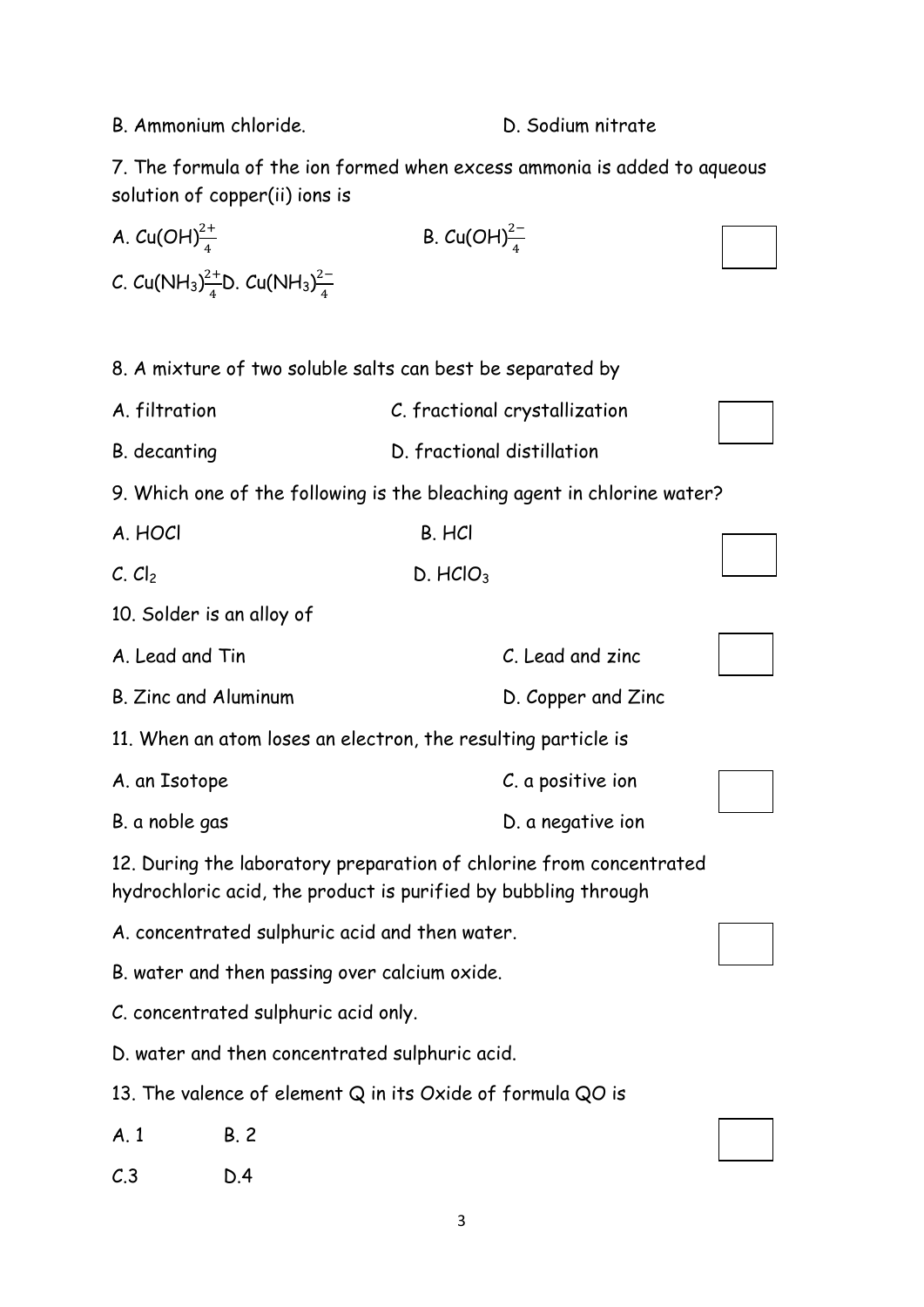14. Element W has atoms with three different masses. The atoms of Q have:

A. the same number of protons

B. the same number of neutrons

C. different number of protons

D. same number of neutrons and protons.

15. Which of the following gases can be obtained by fractional distillation of liquid air?

A. Ammonia C. Hydrogen.

B. Oxygen D. Sulphur dioxide

16.Which one of the following is not a property of carbon dioxide?

A. It is slightly soluble in water.

B. It forms a precipitate with lime water.

C. It extinguishes burning magnesium ribbon.

D. It sublimes when solid.

17. Gas X collected in the jar exploded with a pop sound when a burning splint was introduced into the jar the gas is.

 $A. O_2$  C.CO<sub>2</sub>

 $B. N_2$  D.H<sub>2</sub>

18. Which one of the following represents the electronic configuration of an element, which forms a chloride of the type MCl<sup>4</sup>

A. 2:8:2 B. 2:6

C. 2:8 D. 2:4

19. The ion formed by the element X of atomic number 13 is

| $A. X^{3}$  | $B. X^{2-}$ |
|-------------|-------------|
| $C. X^{2+}$ | $D. X^{3+}$ |

20. Which one of the following equations represents a redox reaction?

A.  $Pb^{2+}(aq) + SO_4^{2-}(aq)$  $\rightarrow$  PbSO<sub>4</sub>(s) B.  $CO_3^2$ <sup>2-</sup>(aq) + 2H<sup>+</sup>  $\rightarrow$  H<sub>2</sub>O(l) + CO<sub>2</sub>(g).







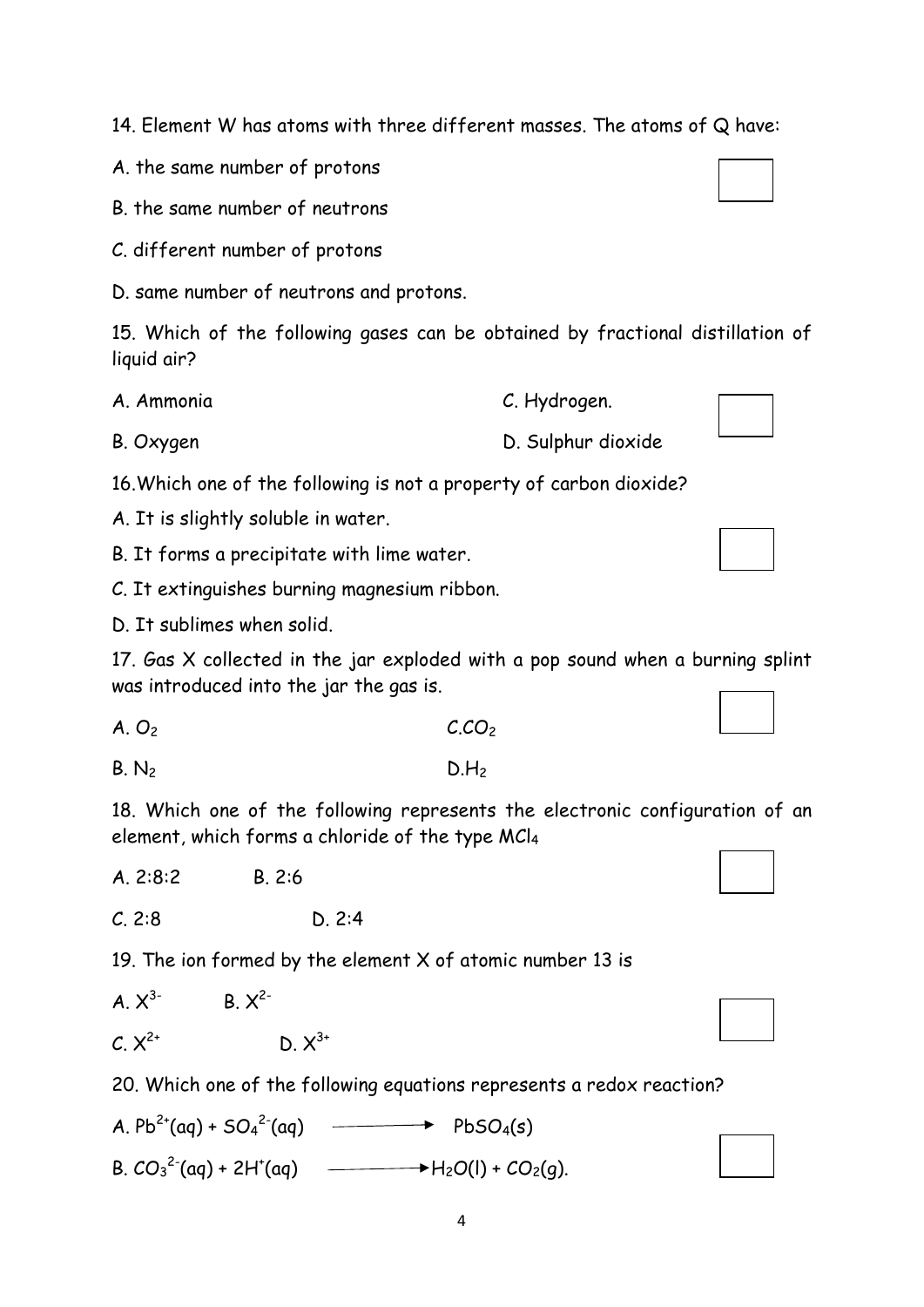| C. Fe(s) + $3Cl2(q)$                                                                                                                                | $\begin{array}{c} \begin{array}{c} \begin{array}{c} \begin{array}{c} \end{array} \\ \end{array} \end{array} \end{array} \end{array}$ | $2FeCl3(s)$ .                                                                |                   |  |
|-----------------------------------------------------------------------------------------------------------------------------------------------------|--------------------------------------------------------------------------------------------------------------------------------------|------------------------------------------------------------------------------|-------------------|--|
|                                                                                                                                                     |                                                                                                                                      |                                                                              |                   |  |
|                                                                                                                                                     |                                                                                                                                      | 21. Which one of the following hydroxides will dissolve in ammonia solution? |                   |  |
| A. $Zn(OH)_2$ .                                                                                                                                     |                                                                                                                                      | B. Al $(OH)_3$ .                                                             |                   |  |
| C. Pb(OH) <sub>2</sub> .                                                                                                                            |                                                                                                                                      | D. Fe $(OH)_{3}$ .                                                           |                   |  |
| 22. Covalent compounds                                                                                                                              |                                                                                                                                      |                                                                              |                   |  |
|                                                                                                                                                     |                                                                                                                                      | A. have low melting points and are formed by sharing electrons.              |                   |  |
| B. conduct electricity when in molten state.                                                                                                        |                                                                                                                                      |                                                                              |                   |  |
| C. are formed by transfer of electrons.                                                                                                             |                                                                                                                                      |                                                                              |                   |  |
| D. are strong electrolytes.                                                                                                                         |                                                                                                                                      |                                                                              |                   |  |
|                                                                                                                                                     |                                                                                                                                      | 23. A solution of hydrogen peroxide decomposes at room temperature to form.  |                   |  |
| A. Oxygen gas only.                                                                                                                                 |                                                                                                                                      | B. Water only.                                                               |                   |  |
| C. Water and hydrogen only.<br>D. Oxygen and water only.                                                                                            |                                                                                                                                      |                                                                              |                   |  |
| 24. Which one of the following will be the colour of the precipitate formed<br>when lead(II) nitrate solution is added to sodium chloride solution? |                                                                                                                                      |                                                                              |                   |  |
| A. Blue.                                                                                                                                            |                                                                                                                                      | B. Brown.                                                                    |                   |  |
| C. Yellow.                                                                                                                                          |                                                                                                                                      | D. White.                                                                    |                   |  |
|                                                                                                                                                     |                                                                                                                                      | 25. Blue Cobalt Chloride paper is used for identification of                 |                   |  |
| A. Carbon dioxide B. Water                                                                                                                          |                                                                                                                                      |                                                                              |                   |  |
| C. Oxygen                                                                                                                                           | D. Hydrogen                                                                                                                          |                                                                              |                   |  |
|                                                                                                                                                     |                                                                                                                                      | 26. Below is an equation leading to the formation of a salt?                 |                   |  |
| $Na_2CO_3(aq) + CuSO_4(aq)$ $\longrightarrow$                                                                                                       |                                                                                                                                      | $CuCO3(s) + Na2SO4(aq)$                                                      |                   |  |
| The above reaction is?                                                                                                                              |                                                                                                                                      |                                                                              |                   |  |
| A. Neutralisation.                                                                                                                                  |                                                                                                                                      |                                                                              | B. Precipitation. |  |
|                                                                                                                                                     | D. Crystallisation.<br>C. Direct synthesis.                                                                                          |                                                                              |                   |  |
|                                                                                                                                                     |                                                                                                                                      | 27. Which one of the following substances is miscible with water?            |                   |  |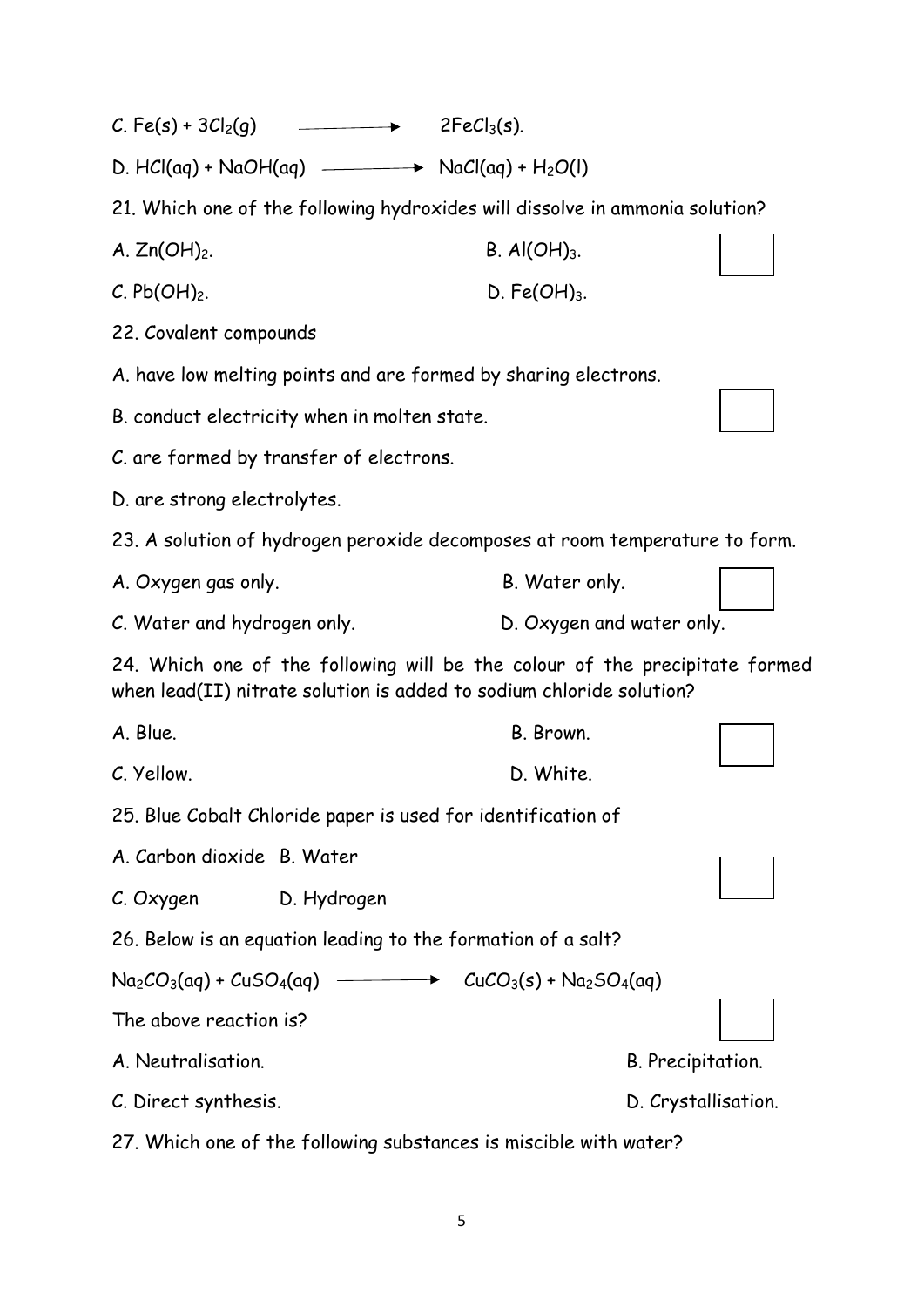A. Ethanol B. Cooking oil

C. Kerosene D. Petrol

28. Petroleum is separated into its compounds by

29. Which one of the following acids is completely dissociated in aqueous solution?

- A. Carbonic acid.
- B. Nitric acid.
- C. Ethanoic acid.
- D. Citric acid.

30. Copper (ii) Oxide reacts with hydrogen according to the equation below;

Copper (ii) Oxide + Hydrogen  $\rightarrow$  copper + Water.

The reducing agent in the above reaction is

A. Copper (ii) oxide B. hydrogen

- C. Copper D. water
- 31.The term oxidation means

A. Addition of electron(s) to a substance.

B. Addition of hydrogen to a substance.

C. Removal of oxygen from a substance.

D. Removal of electron(s) of a substance.

32. The process by which a gas is converted into solid without passing through liquid state is called.

A. chromatography B. Condensation

C. sublimation. D. evaporation.

33. Which one of the following gases will produce white fumes when placed near concentrated ammonia?

A. electrolysis. C. fractional distillation.

B. osmosis. D. chromatography.



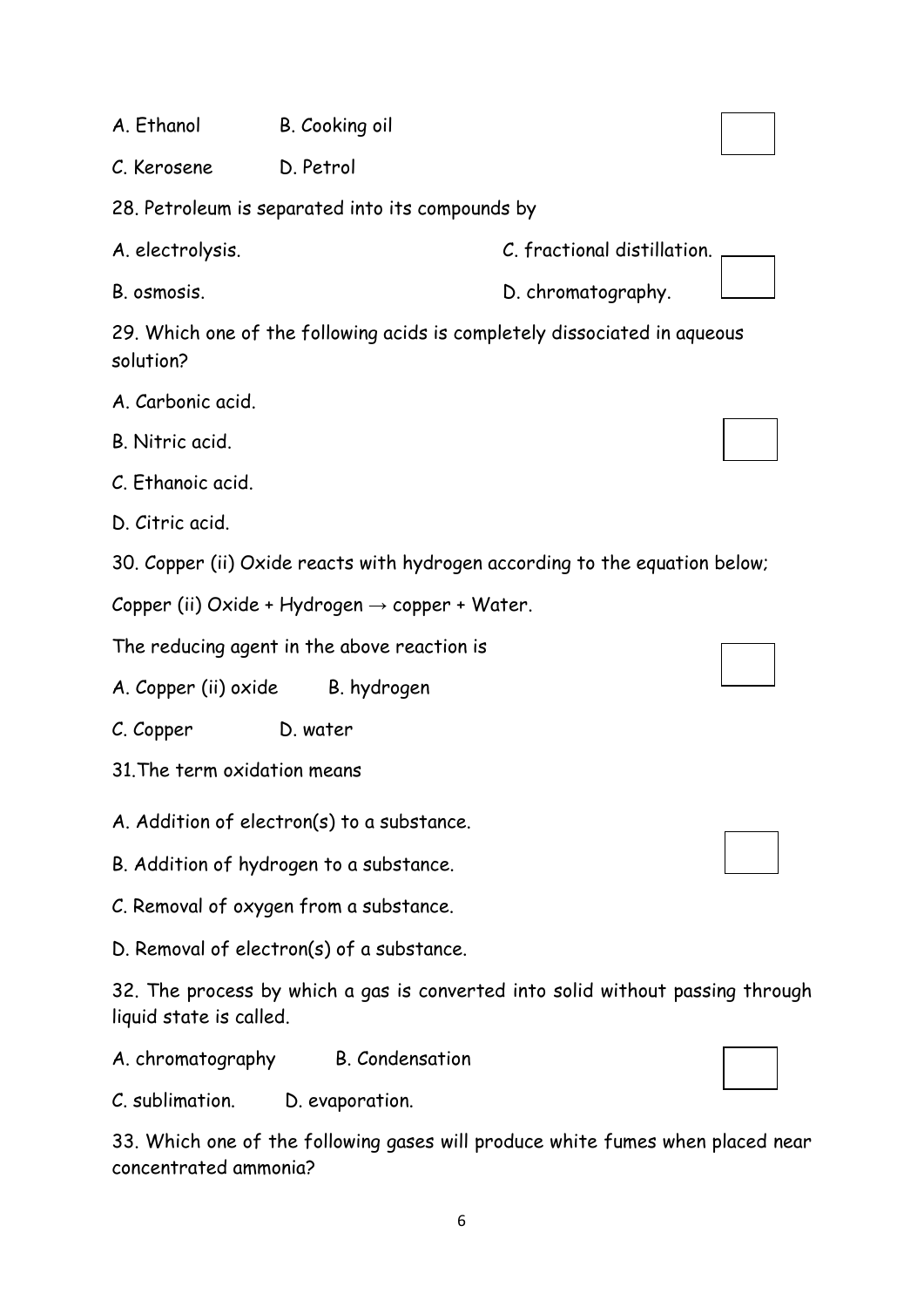A. Hydrogen chloride. B. Sulphur dioxide.

C. Hydrogen D. Oxygen

34. Which one of the following burns in air to form a gaseous product?

A. Sulphur B. Sodium

C. Magnesium D. Lead

35. Noble gases are unreative because

A. they have stable electron arrangement

B. they have few electrons

C. their outer most shells need few electrons to be complete

D. their innermost shells have one electron

36. Which one of the following is true about an atom of Carbon, when it combines with Oxygen?

A. it forms ions, which are negatively charged.

B. it forms ions which are positively charged.

C. it donates electrons to Oxygen.

D. it shares electrons with Oxygen.

37. The reaction in which vegetable oil is changed to margarine is called

A. dehydration B. hydrogenation

C. hydration D. Oxidation

38. Which one of the following reagents is normally used to test for the presence of a chloride ion in solution?

A. Potassium iodide. B. Barium nitrate.

C. Silver nitrate. D. Lead(II) nitrate.

39. Which of the following is an electrovalent compound?

A. hydrogen chloride gas B. Sulphur dioxide gas

C. Sodium Chloride D. Ammonia gas





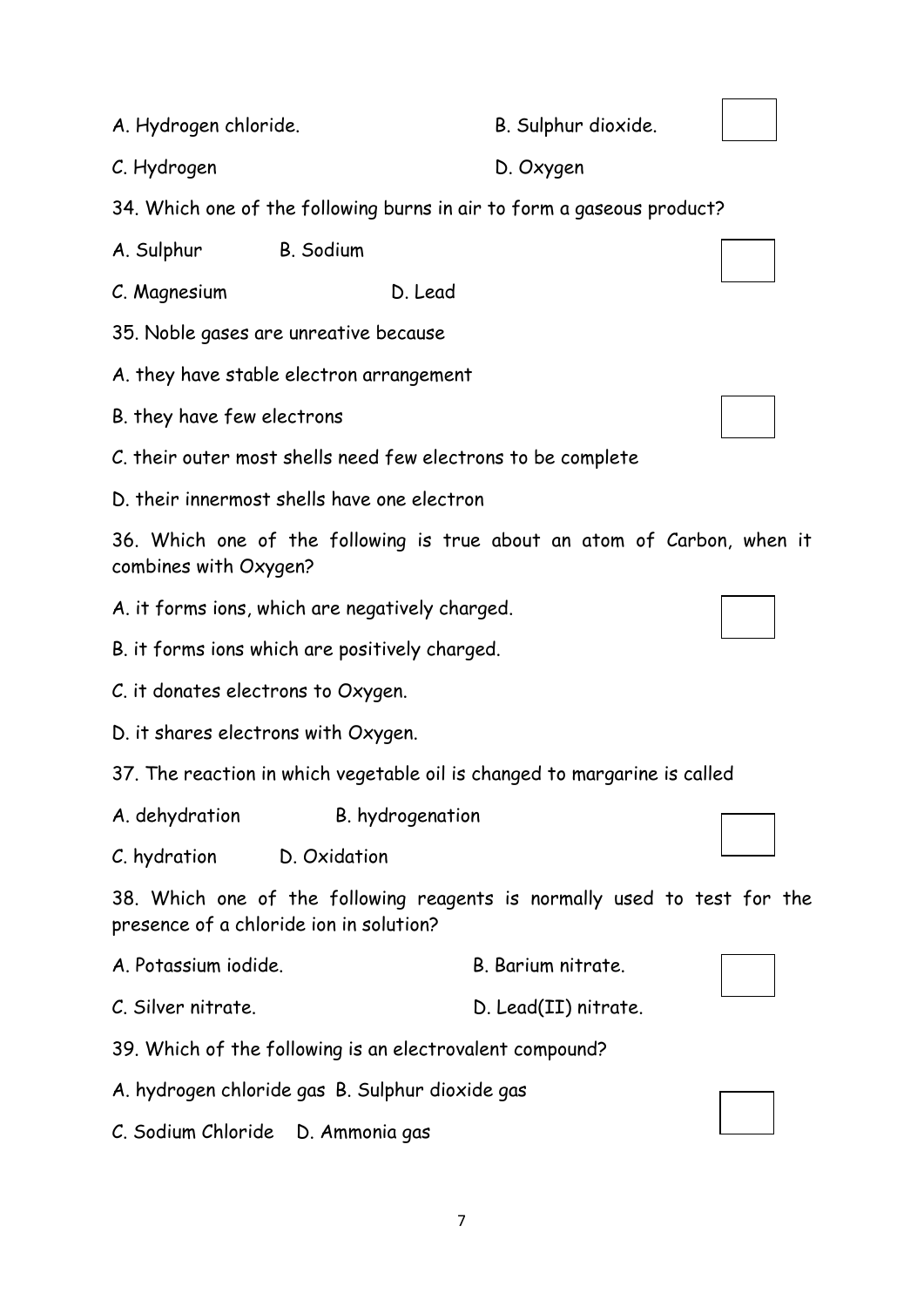40. In which one of the following gases will magnesium burn to form a white solid that will react with water to form ammonia?

| A. NO <sub>2</sub> | B. N <sub>2</sub> O |
|--------------------|---------------------|
|--------------------|---------------------|

 $C. NO$  D. N<sub>2</sub>

*Each of the questions 41to 45consists of an assertion (statement) on* 

*the left-hand side and a reason on the right – hand side.* 

## **Select**

A. if both the assertion and the reason are **true** statements and the reason is a correct explanation of the assertion.

B. if both the assertion and the reason are **true** statements but the reason is **not** a correct explanation of the assertion.

C. if the assertion is **true** but the reason is **not** a correct statement.

D. If the assertion is **not** correct but the reason is a correct statement.

## **Instructions Summarized**

| Assertion    | Reason                                     |
|--------------|--------------------------------------------|
| A. True      | True (Reason is a correct explanation)     |
| B. True      | True (Reason is not a correct explanation) |
| C. True      | <b>Incorrect</b>                           |
| D. Incorrect | Correct                                    |

| 41. Ammonia gas cannot be       |         | Concentrated sulphuric acid is  |  |
|---------------------------------|---------|---------------------------------|--|
| dried using concentrated        | because | a dehydrating agent.            |  |
| sulphuric acid                  |         |                                 |  |
| 42. Zinc hydroxide dissolves in |         | Zinc ions form a complex ion    |  |
| Excess aqueous ammonia          | because | With ammonia.                   |  |
|                                 |         |                                 |  |
| 43. Concentrated nitric acid    |         | the concentrated acid is an     |  |
| reacts with sulphur to form     |         | oxidising agent.                |  |
| sulphur dioxide                 | because |                                 |  |
| 44. Ammonium chloride and       |         | Sodium chloride has a lower     |  |
| Sodium chloride are separated   | because | Melting point than ammonium     |  |
| By sublimation                  |         | Chloride.                       |  |
| 45. Chlorine is used to prepare | because | Chlorine is an oxidising agent. |  |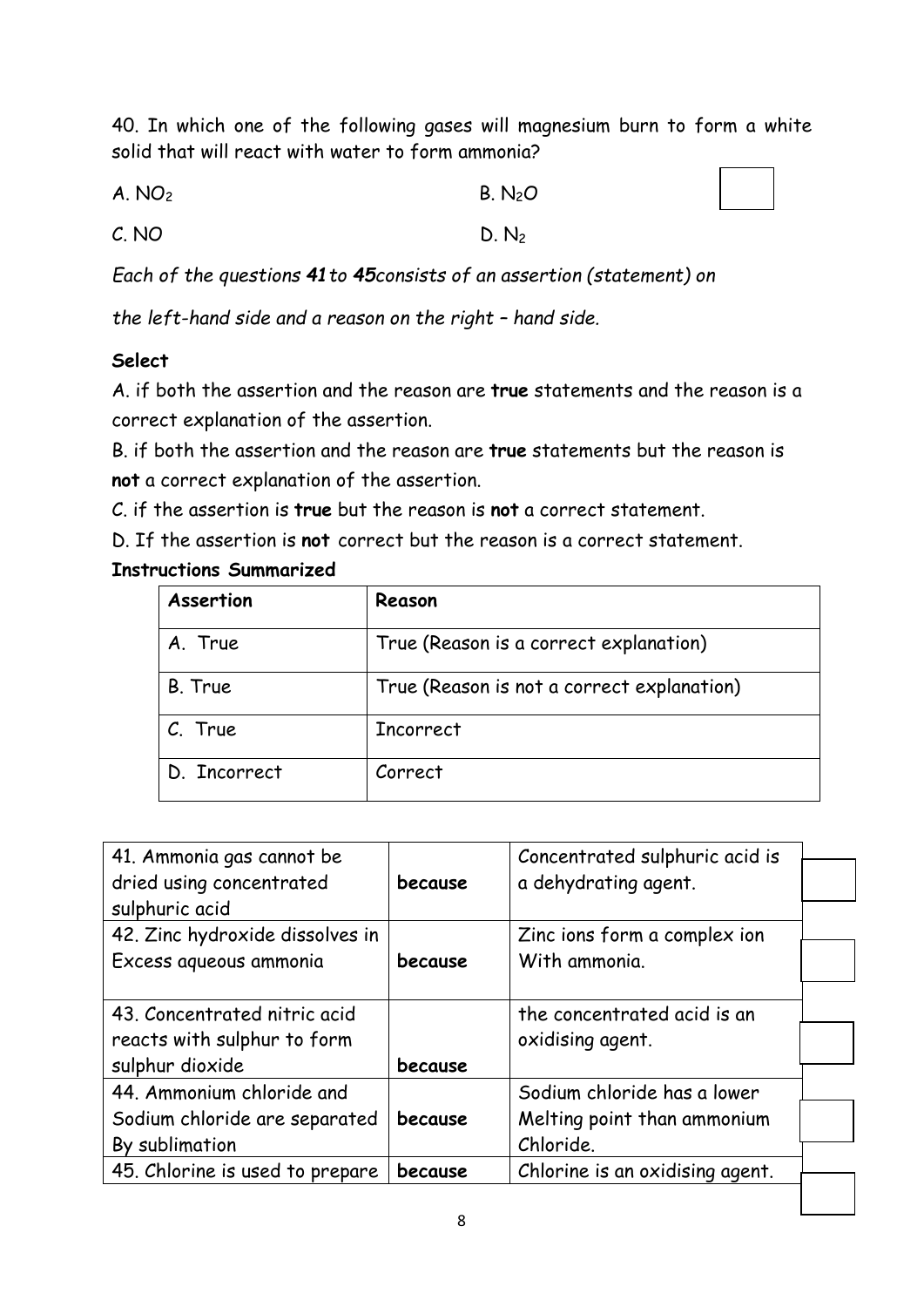| ' anhydrous iron(II) chloride |  |
|-------------------------------|--|
|                               |  |

Questions 46-50 have one or more answers that may be correct. Read each question carefully then indicate the correct answer according to the following;

- A. if 1, 2, 3 only are correct
- B. if 1, 3 only are correct
- C. if 2, 4 only are correct
- D. if 4 only is correct.
- 46. An aqueous solution of hydrogen chloride
- 1. turns red litmus blue
- 2. turns blue litmus red
- 3. forms a white precipitate with  $Al^{3+}(aq)$
- 4. conducts electricity
- 47. Ionic compound s are generally
- 1. Conductors of electricity in molten state
- 2. Soluble in water
- 3. Compounds of high melting points.
- 4. Liquids at room temperature.
- 48. Which of the following is true about water?
- 1. Its molecules are formed by covalent bonding.
- 2. Its molecules are formed by electrovalent bonding.
- 3. It is formed when hydrogen peroxide decomposes.

9

- 4. It changes blue litmus paper to red.
- **49.** An aqueous solution of hydrogen chloride